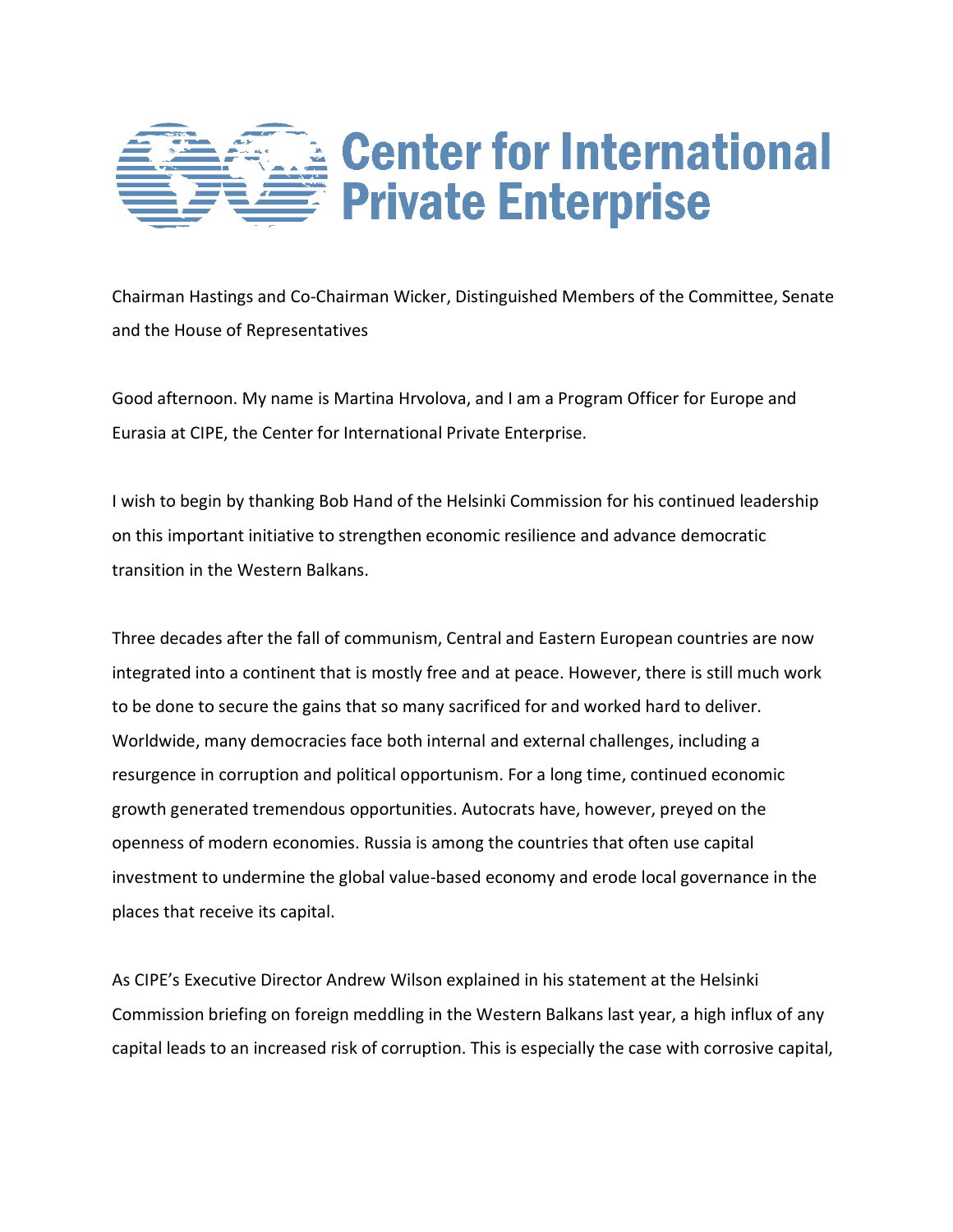which originates in authoritarian regimes and lacks transparency, accountability, and market orientation.

In 2018, CIPE's civil society partners in Serbia, Bosnia and Herzegovina, North Macedonia, and Montenegro conducted a study of Russian economic footprint in the Western Balkans. They concluded that there were gaps in the governance of these countries, which foreign capital exploited to influence their economic and subsequently political developments. According to their findings, corrosive capital has emerged as a key element of foreign meddling, posing a major challenge for democratic transition across the region.

One year later, the Balkan investment climate remains largely characterized by the weak rule of law and governance. At the same time, many of the region's countries continue to rely on foreign capital for their economic development, and state interference in their economies persists. Tangible results in the fight against corruption, which can facilitate corrosive capital, are, therefore, needed for a business environment to enable sustainable, inclusive growth that, in turn, benefits democratic transition.

We recognize that anti-corruption efforts in the Western Balkans have been significant. The evaluation of their effectiveness, however, tends to focus on the macro level and falls short of meaningful stakeholder engagement. As the other panelists will discuss, engaging affected stakeholders such as businesses in evaluation of individual public institutions can allow policymakers to review anti-corruption efforts better.

Earlier this year, CIPE's network<sup>1</sup> of partners from Serbia, Bosnia and Herzegovina, North Macedonia, and Montenegro, represented by the panelists today, reached out to several public institutions in critical sectors of their economies to pioneer a new corruption risk assessment

 $\overline{a}$ 

<sup>&</sup>lt;sup>1</sup> The Centre for [Contemporary](https://centarsavremenepolitike.rs/about-us/) Politics (CCP, Serbia) in collaboration with Igor Novakovic of the International and Security Affairs Centre (ISAC), Centers for Civic Initiatives (CCI, Bosnia and [Herzegovina\),](http://cci.ba/pages/2/24/5.html) The Center for [Democratic](http://www.en.cdtmn.org/) Transition (CDT, [Montenegro\),](http://www.en.cdtmn.org/) and Institute for Democracy Societas Civilis Skopje (IDSCS, [Macedonia\).](https://idscs.org.mk/en/tag/institute-for-democracy-societas-civilis/)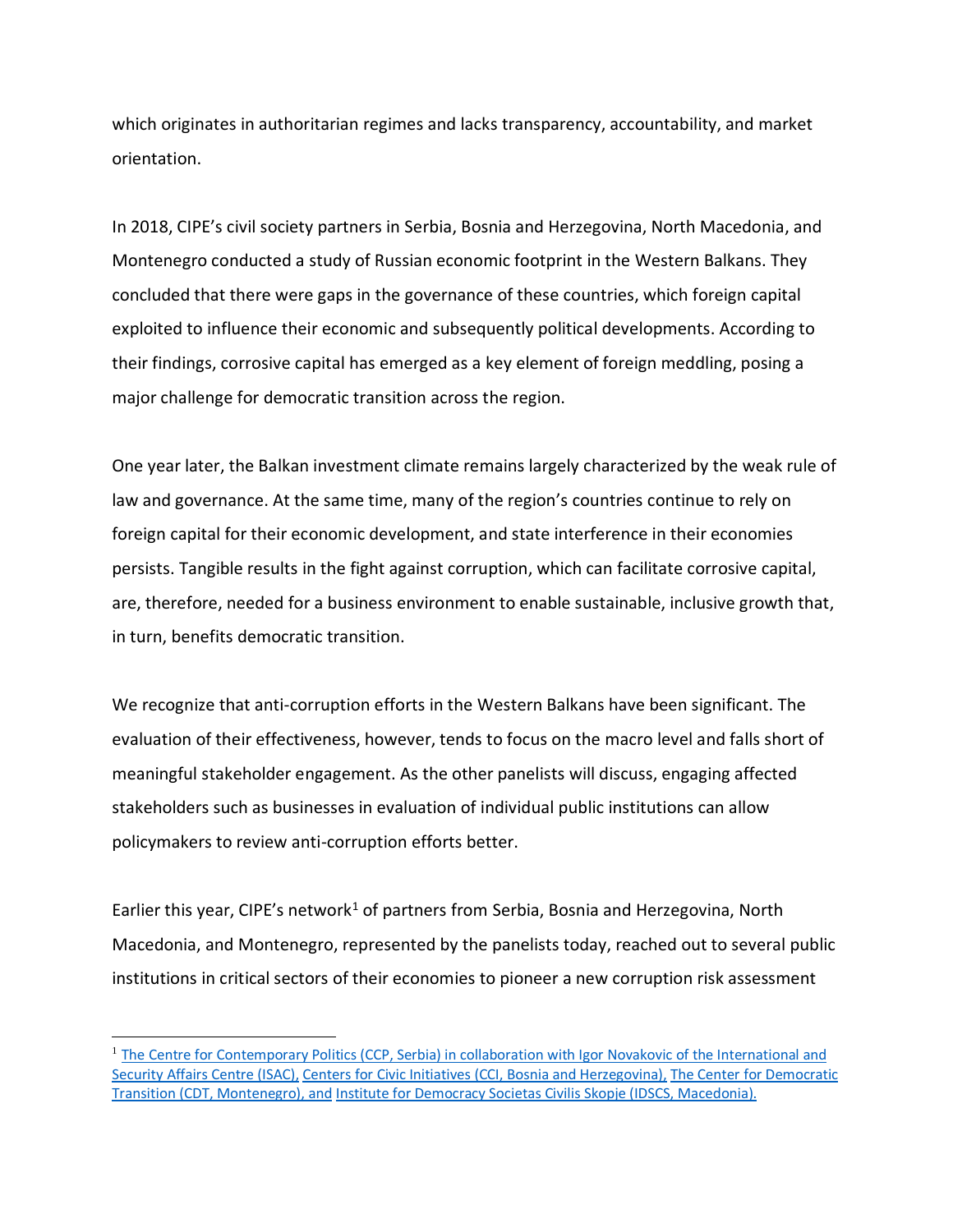built on engagement of the business community. Their goal was to diagnose gaps in the governance of these institutions that can facilitate corrosive capital and incentivize policymaking that prioritizes the illegitimate interests of corrosive capital over the legitimate interests of citizens. Except in Serbia, they managed to find partners for this unique effort.

With CIPE's assistance, these partners then collaborated with the Public Procurement Agency in Bosnia and Herzegovina, the Directorate for Technological Industrial Development in North Macedonia, and the Tax Administration in Montenegro to identify key activities they perform that are most vulnerable to corruption incentivized by corrosive capital. As a next step, the partners surveyed the employees of these institutions, businesses that have recently been in touch with them, and other relevant experts to factor their experience and concerns into the final analyses of the identified governance gaps. With input from more than 400 stakeholders, partners then proposed necessary regulatory and institutional reforms, which they will present today.

We are honored that the Helsinki Commission invited CIPE's partners here to inform a U.S. audience about these findings. Moving forward, they will continue raising public awareness of them in their own countries. In addition, by engaging local businesses, other civil society leaders, and relevant international organizations, they will continue advocating the proposed reforms with local policymakers to close the identified governance gaps. By doing so, they aim to ensure that all investors enjoy a level playing field. This, in turn, will make markets and democracies in the Western Balkans more resilient to external influence, help ensure inclusive economic growth, and counter the worrying spread of a perception that democracy and markets have failed average citizens.

According to a regional public perception polling conducted jointly with the National Democratic Institute at the end of 2018, problems caused by the economic situation are citizens' main concern, and their governments are the most capable of solving these problems. Not at any cost thought. The vast majority of citizens throughout the region oppose corruption